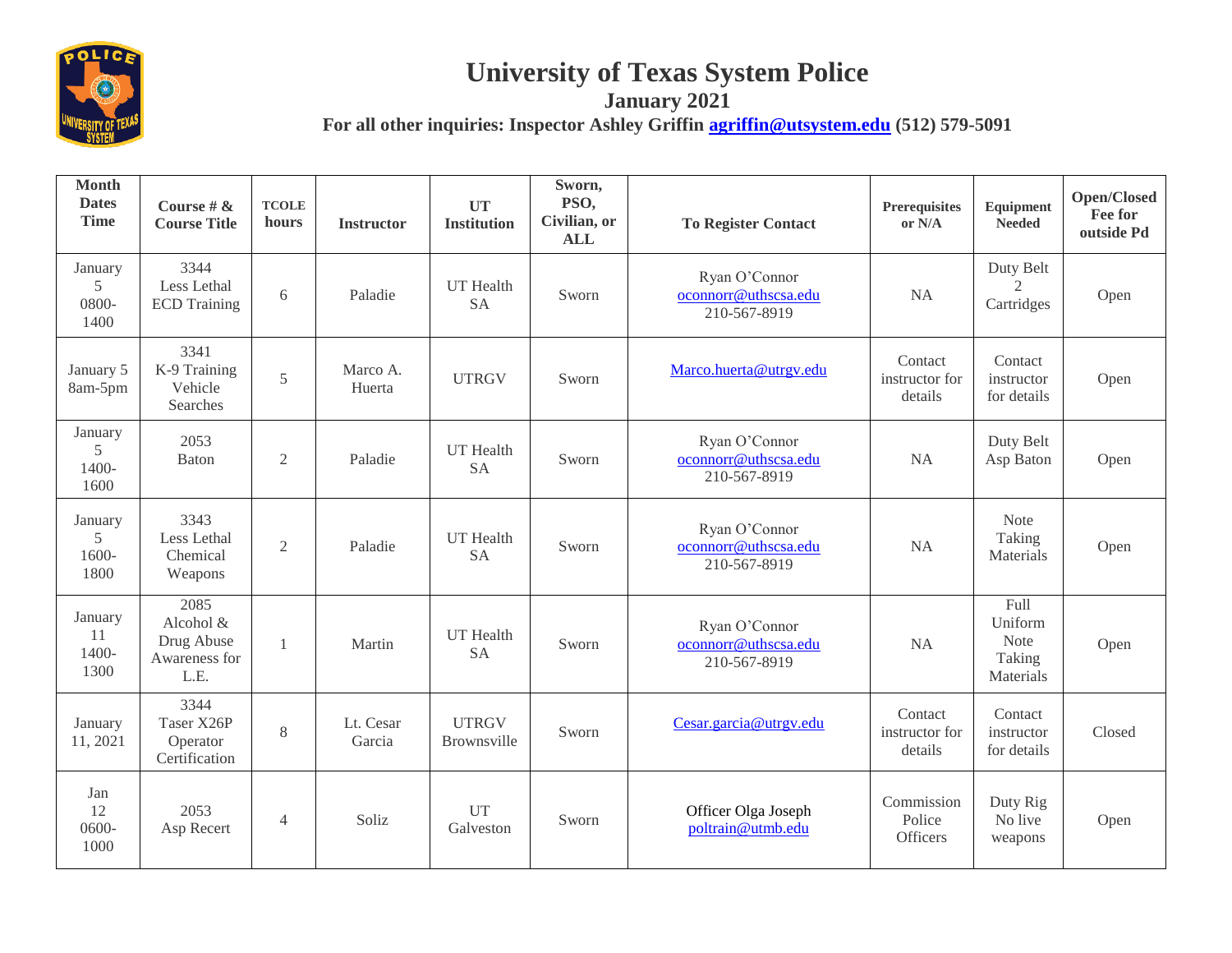| <b>Month</b><br><b>Dates</b><br><b>Time</b>  | Course # $\&$<br><b>Course Title</b>                                | <b>TCOLE</b><br>hours | <b>Instructor</b>                                                                 | <b>UT</b><br><b>Institution</b> | Sworn,<br>PSO,<br>Civilian, or<br><b>ALL</b> | <b>To Register Contact</b>                            | Prerequisites<br>or N/A                 | Equipment<br><b>Needed</b>           | Open/Closed<br>Fee for<br>outside Pd |
|----------------------------------------------|---------------------------------------------------------------------|-----------------------|-----------------------------------------------------------------------------------|---------------------------------|----------------------------------------------|-------------------------------------------------------|-----------------------------------------|--------------------------------------|--------------------------------------|
| January<br>12<br>8am-1pm                     | 3341<br>Police K-9<br>Training<br>Interior room                     | 5                     | Marco A.<br>Huerta                                                                | <b>UTRGV</b>                    | Sworn                                        | Marco.huerta@utrgv.edu                                | Contact<br>instructor for<br>details    | Contact<br>instructor<br>for details | Open                                 |
| January<br>$12 - 14$<br>0800-<br>1700        | 2040<br>Defensive<br>Tactics                                        | 24                    | Funke                                                                             | <b>UT</b> Health<br><b>SA</b>   | Sworn                                        | Ryan O'Connor<br>oconnorr@uthscsa.edu<br>210-567-8919 | <b>NA</b>                               | Note<br>Taking<br>Materials          | Open                                 |
| January<br>14 <sup>h</sup><br>0600-<br>1000  | 3347<br><b>Taser Recert</b>                                         | $\overline{4}$        | T. Armstrong<br>C.Dorsey                                                          | <b>UTMB</b><br>Galveston        | Sworn                                        | Officer Olga Joseph<br>poltrain@utmb.edu              | Commission<br>Police<br><b>Officers</b> | Duty Rig<br>No live<br>weapons       | Open                                 |
| January<br>14<br>0800-<br>1700               | #1849<br>DeEscalation                                               | 8                     | Douthitt                                                                          | UT-<br>Arlington                | All                                          | Robert Yarbrough<br>Yarbrough@uta.edu<br>817 272 2975 | N/A                                     | N/A                                  | Open                                 |
| January<br>14 <sup>th</sup><br>1000-<br>1200 | 3844<br>Behavioral<br><b>Health Crisis</b><br>Response<br>Refresher | $\overline{2}$        | A. Erwin<br>S. Carr                                                               | <b>UTMB</b><br>Galveston        | Sworn                                        | Officer Olga Joseph<br>poltrain@utmb.edu              | Commission<br>Police<br>Officers        | Duty Rig<br>No live<br>weapons       | Open                                 |
| January<br>14 <sup>th</sup><br>1230-<br>1630 | 3312<br><b>ALERRT</b><br>Recert                                     | $\overline{4}$        | N.Layer<br>F.Diaz<br>D.Armstead<br>C. Douglass<br><b>B.Petrillo</b><br>J. Gonzlez | <b>UTMB</b><br>Galveston        | Sworn                                        | Officer Olga Joseph<br>poltrain@utmb.edu              | Commission<br>Police<br><b>Officers</b> | Duty Rig<br>No live<br>weapons       | Open                                 |
| January<br>14 <sup>th</sup><br>1630-<br>1800 | 3308<br><b>Officer Safety</b>                                       | $\overline{1}$        | A. Erwin                                                                          | <b>UTMB</b><br>Galveston        | Sworn                                        | Officer Olga Joseph<br>poltrain@utmb.edu              | Commission<br>Police<br><b>Officers</b> | Duty Rig<br>No live<br>weapons       | Open                                 |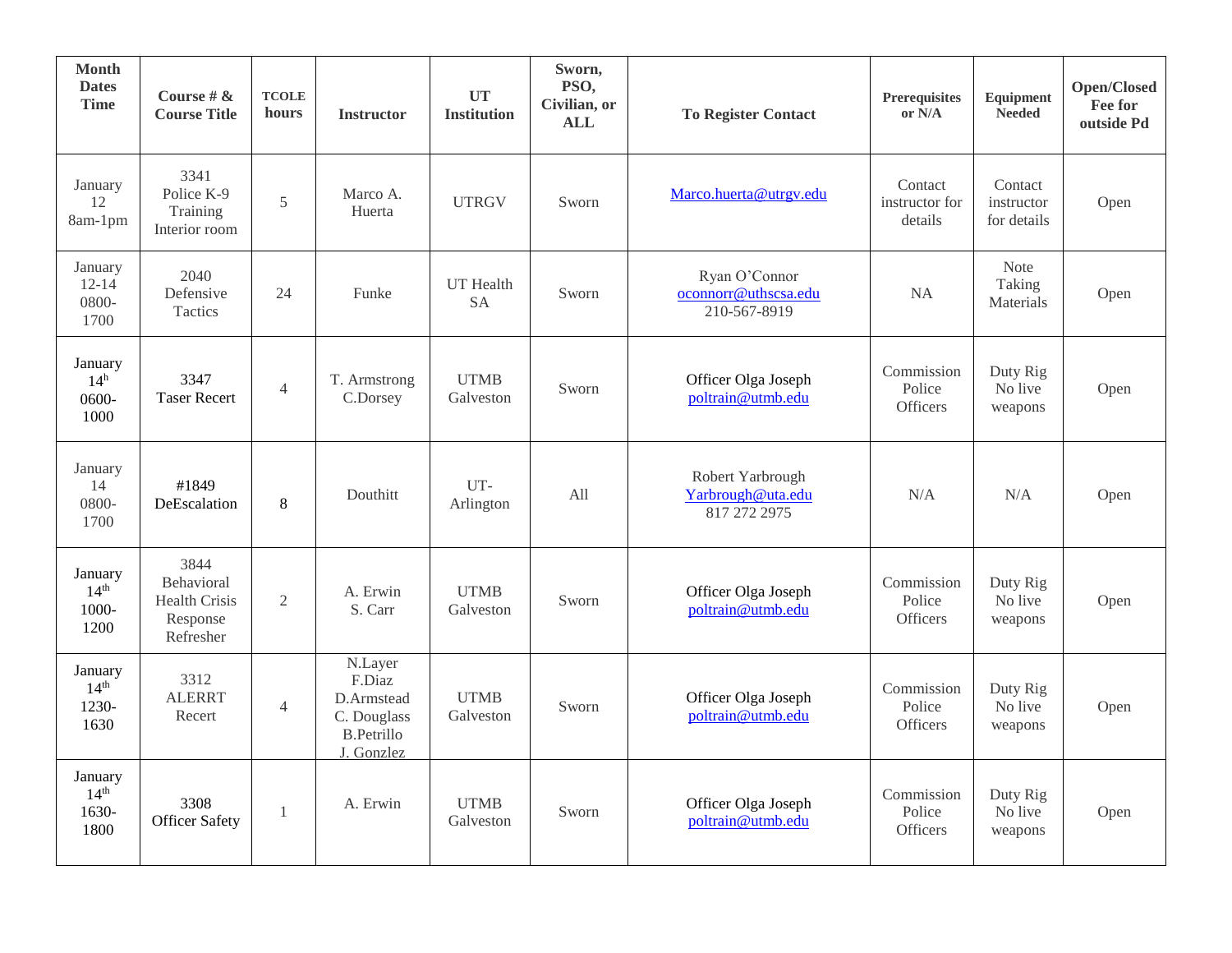| <b>Month</b><br><b>Dates</b><br><b>Time</b> | Course # $\&$<br><b>Course Title</b>                   | <b>TCOLE</b><br>hours | <b>Instructor</b>    | <b>UT</b><br><b>Institution</b> | Sworn,<br>PSO,<br>Civilian, or<br><b>ALL</b> | <b>To Register Contact</b>                                        | Prerequisites<br>or N/A              | Equipment<br><b>Needed</b>                            | Open/Closed<br>Fee for<br>outside Pd |
|---------------------------------------------|--------------------------------------------------------|-----------------------|----------------------|---------------------------------|----------------------------------------------|-------------------------------------------------------------------|--------------------------------------|-------------------------------------------------------|--------------------------------------|
| Jan 14-15<br>0700-<br>1600                  | 2109<br>Spanish                                        | 16                    | Sgt.<br>Decker       | UT-Austin                       | Sworn                                        | Michael Murphy<br>mike.murphy@austin.utexas.edu<br>1-512-232-9634 | Commission<br>Police<br>Officers     | None                                                  | Closed                               |
| January<br>19<br>0800-<br>1200              | 3344<br><b>TASER</b><br>Recertification                | $\overline{4}$        | S. Alexander         | UT Health<br>Tyler              | Sworn                                        | Sgt. Stuart Alexander<br>stuart.alexander@uthct.edu               | Commission<br>Police<br>Officers     | Duty Rig<br>$\mathcal{D}_{\mathcal{L}}$<br>Cartridges | Closed<br>No Fee                     |
| Jan 19<br>8am-1pm                           | 3341 Police K-<br>9 Training-<br>Open area<br>searches | 5                     | Marco A.<br>Huerta   | <b>UTRGV</b>                    | Sworn                                        | Marco.huerta@utrgv.edu                                            | Contact<br>instructor for<br>details | Contact<br>instructor<br>for details                  | Open                                 |
| Jan 21<br>0700-<br>1100                     | 3186<br>Legislative<br>Updates                         | $\overline{4}$        | Ofc.<br>Wusterhausen | UT-Austin                       | Sworn                                        | Michael Murphy<br>mike.murphy@austin.utexas.edu<br>1-512-232-9634 | Commission<br>Police<br>Officers     | None                                                  | Closed                               |
| January<br>21<br>8AM-<br>12PM               | 2053<br><b>ASP</b> Baton<br>refresher                  | $\overline{4}$        | Sgt. Roel<br>Reyes   | <b>UTRGV</b>                    | Sworn                                        | roel.reyes@utrgv.edu                                              | Contact<br>instructor for<br>details | Contact<br>instructor<br>for details                  | Closed                               |
| Jan $26$<br>8am-1pm                         | 3341 Police K-<br>9 Training-<br>Luggage<br>searches   | 5                     | Marco A.<br>Huerta   | <b>UTRGV</b>                    | Sworn                                        | Marco.huerta@utrgv.edu                                            | Contact<br>instructor for<br>details | Contact<br>instructor<br>for details                  | Open                                 |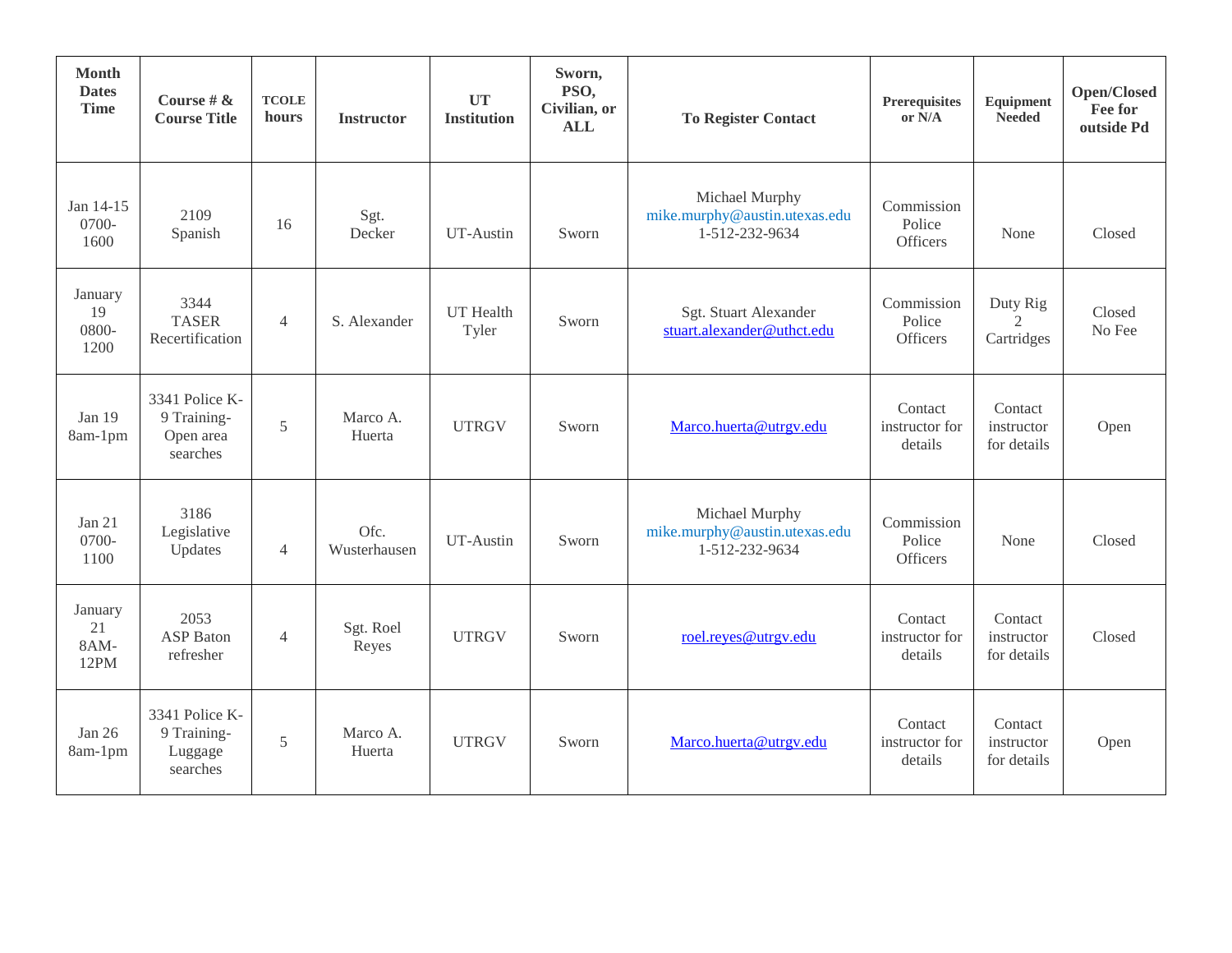| <b>Month</b><br><b>Dates</b><br><b>Time</b> | Course # $\&$<br><b>Course Title</b> | <b>TCOLE</b><br>hours | <b>Instructor</b> | <b>UT</b><br><b>Institution</b> | Sworn,<br>PSO,<br>Civilian, or<br><b>ALL</b> | <b>To Register Contact</b>                                        | <b>Prerequisites</b><br>or $N/A$ | Equipment<br><b>Needed</b> | Open/Closed<br>Fee for<br>outside Pd |
|---------------------------------------------|--------------------------------------|-----------------------|-------------------|---------------------------------|----------------------------------------------|-------------------------------------------------------------------|----------------------------------|----------------------------|--------------------------------------|
| January<br>26<br>$0600 -$<br>0800           | 3258<br>Racial Profile               | $\overline{2}$        | Eric Fritsch      | Arlington                       | Sworn                                        | Robert Yarbrough<br>Yarbrough@uta.edu<br>817 272 2975             | N/A                              | N/A                        | Closed                               |
| January<br>26<br>0800-<br>1000              | 3258<br>Racial Profile               | $\overline{2}$        | Eric Fritsch      | Arlington                       | Sworn                                        | Robert Yarbrough<br>Yarbrough@uta.edu<br>817 272 2975             | N/A                              | N/A                        | Closed                               |
| January<br>26<br>1000-<br>1200              | 3258<br>Racial Profile               | $\overline{2}$        | Eric Fritsch      | Arlington                       | Sworn                                        | Robert Yarbrough<br>Yarbrough@uta.edu<br>817 272 2975             | N/A                              | N/A                        | Closed                               |
| Jan 27<br>0700-<br>1600                     | 1849<br>De-escalation                | 8                     | Ofc.<br>Morrison  | UT-Austin                       | Sworn                                        | Michael Murphy<br>mike.murphy@austin.utexas.edu<br>1-512-232-9634 | Commission<br>Police<br>Officers | None                       | Closed                               |
| January<br>28<br>0700-<br>0900              | 3258<br>Racial Profile               | $\overline{2}$        | Eric Fritsch      | Arlington                       | Sworn                                        | Robert Yarbrough<br>Yarbrough@uta.edu<br>817 272 2975             | N/A                              | N/A                        | Closed                               |
| January<br>28<br>0930-<br>1130              | 3258<br>Racial Profile               | $\overline{2}$        | Eric Fritsch      | Arlington                       | Sworn                                        | Robert Yarbrough<br>Yarbrough@uta.edu<br>817 272 2975             | N/A                              | N/A                        | Closed                               |